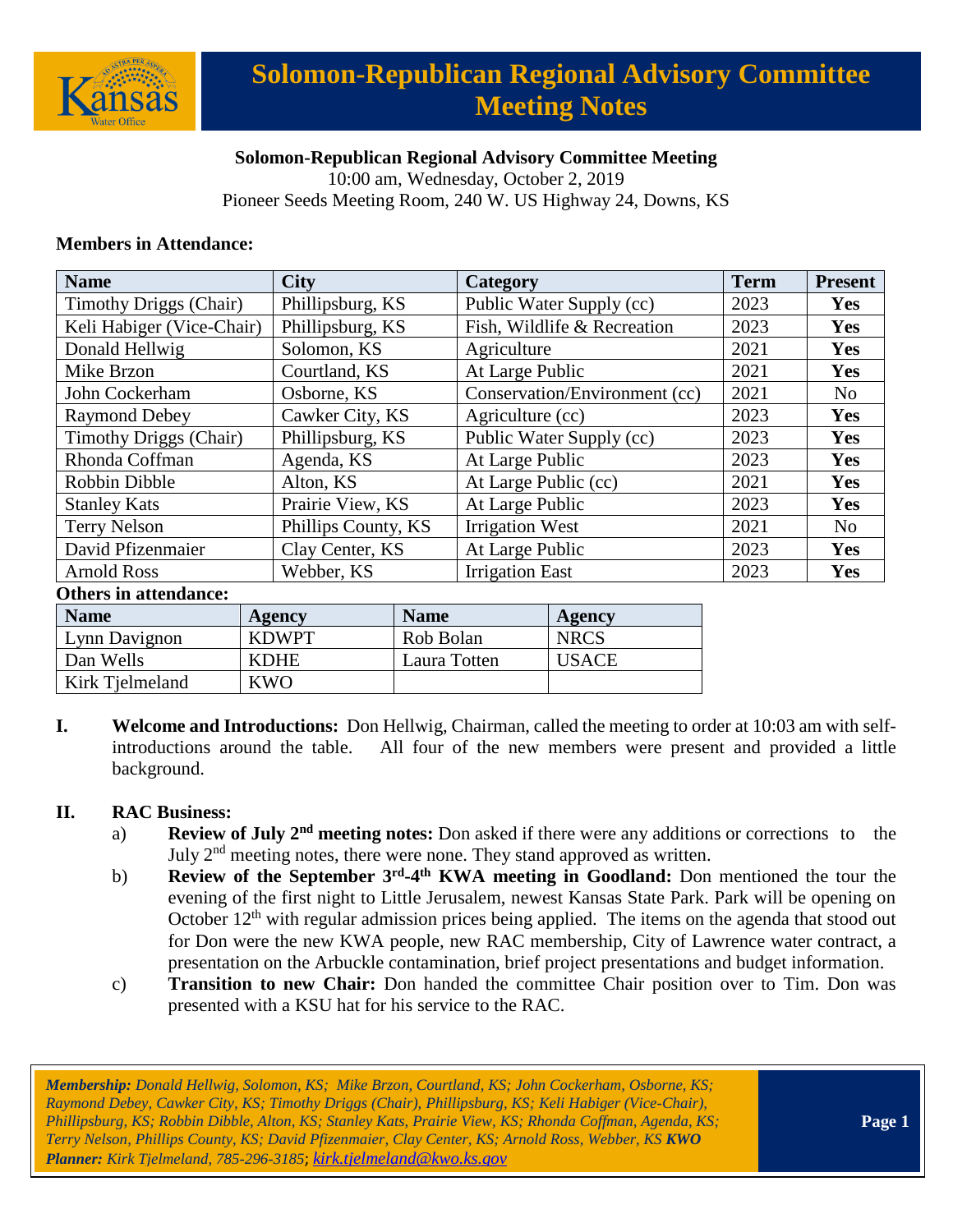

**III. Update from the USACE on the Kansas River Reservoirs Flood and Sediment Study:** Laura gave a presentation on this new study which can be found [here.](https://www.kwo.ks.gov/docs/default-source/regional-advisory-committees/solomon-republican-rac/solomon-republican-rac-presentations/2019-10-02-ks-river-ws_sr-rac-pres.pdf?sfvrsn=bd218214_0) She mentioned that this study has been in the works for years however it wasn't authorized until 2018, making funding available. This \$3 million study is a 75/25% match with the Kansas Water Office (KWO) and the Kansas Department of Wildlife, Parks and Tourism (KDWPT) as partners. A webpage is under construction on the KWO website and can be found [here](https://kwo.ks.gov/projects/kansas-watershed-study) that lists important information about the study. Laura went on to explain that the study is designed to collect public input on a variety of issues in the Kansas River Watershed. Ray wanted to know are we trying to reach all levels of users and what type of outreach is being used. Laura stated all levels using public meetings, social media and the web site. She went on to explain a Shared Vision statement is being developed now and there are 3 primary focus areas of the study (Flood Risk Management, Sediment Management and Reservoir operations). Lynn asked if studies like this had been completed before. Laura responded a few and a reference was made to the Central Valley California study. Tj offered that the Bureau of Reclamation had completed several watershed studies. Lynn also asked about water retention in the reservoirs and Laura stated that the Waverly gage had been high a good portion of the year causing Kansas Reservoirs to hold water. However, there was a deviation that will allow for a higher than normal flow past the Waverly gage. Ray asked about reservoir sedimentation and how that impacts flood storage, Laura said this is one of the items this study is could look at. Laura concluded the presentation stating this in not an implementation document.

 Tj passed out a Fact Sheet with the pertinent details on one side and the Kansas River watershed on the back side. The watershed is huge so the \$3 million may not go far but comments throughout the watershed are valuable.

**IV. Review of 2019 HAB Season from KDHE:** Dan led this discussion and the information he cited is located [here.](https://www.kwo.ks.gov/docs/default-source/regional-advisory-committees/solomon-republican-rac/solomon-republican-rac-presentations/kdhe-hab-facts-for-1022019.pdf?sfvrsn=af218214_0) He thought this was a typical year with KDHE sampling 45 water bodies which are driven by complaints. They do not sample any private waters, public waters being their focus and especially ones that have a high likelihood of public contact. KDHE had collected and analyzed 208 samples so far this year. He wanted to address three lakes in our region: Norton, Webster and Lovewell. Dan mentioned the three status levels for HABs: **Watch**-4ug/L Microcystin or cell count of 80,000/mL, **Warning**-20 ug/L Microcystin or cell count of 250,000/mL and **Closure**-2,000 ug/L Microcystin or cell count of 10,000,000/mL. Last year, Norton had experienced a bloom that had gotten into the public water supply so they have equipped the treatment facility to use activated charcoal to prevent similar problems in the future. Norton experienced a bloom with a cell count of 6,898,500/mL in the middle of June prompting a Warning Status. The counts dropped back to 583,065 cells/mL the next week, still a warning but much less. Dan said Webster was bad last year with Closure levels a good portion of the year. This year with a cool spring it took longer for the bloom to start, June 24<sup>th</sup> with a cell count of 909,155/mL putting it at Warning Status however it dropped off and didn't return until after the recreation season in September. He stated even at Warning levels people just need to take appropriate actions to keep themselves safe, washing fish fillets and also hands. Lovewell was also later this year with a peak bloom of 8,426,250 cells/mL on July 8<sup>th</sup> and dropping off considerably the next week. Remaining manageable the rest of the summer. David agreed that maybe the cloudy weather had limited the growth but he wondered about additional nutrients with surface application of fertilizers over the past 20 years. Mike asked if the cells

*Membership: Donald Hellwig, Solomon, KS; Mike Brzon, Courtland, KS; John Cockerham, Osborne, KS; Raymond Debey, Cawker City, KS; Timothy Driggs (Chair), Phillipsburg, KS; Keli Habiger (Vice-Chair), Phillipsburg, KS; Robbin Dibble, Alton, KS; Stanley Kats, Prairie View, KS; Rhonda Coffman, Agenda, KS; Terry Nelson, Phillips County, KS; David Pfizenmaier, Clay Center, KS; Arnold Ross, Webber, KS KWO Planner: Kirk Tjelmeland, 785-296-3185*; *[kirk.tjelmeland@kwo.ks.gov](mailto:kirk.tjelmeland@kwo.ks.gov)*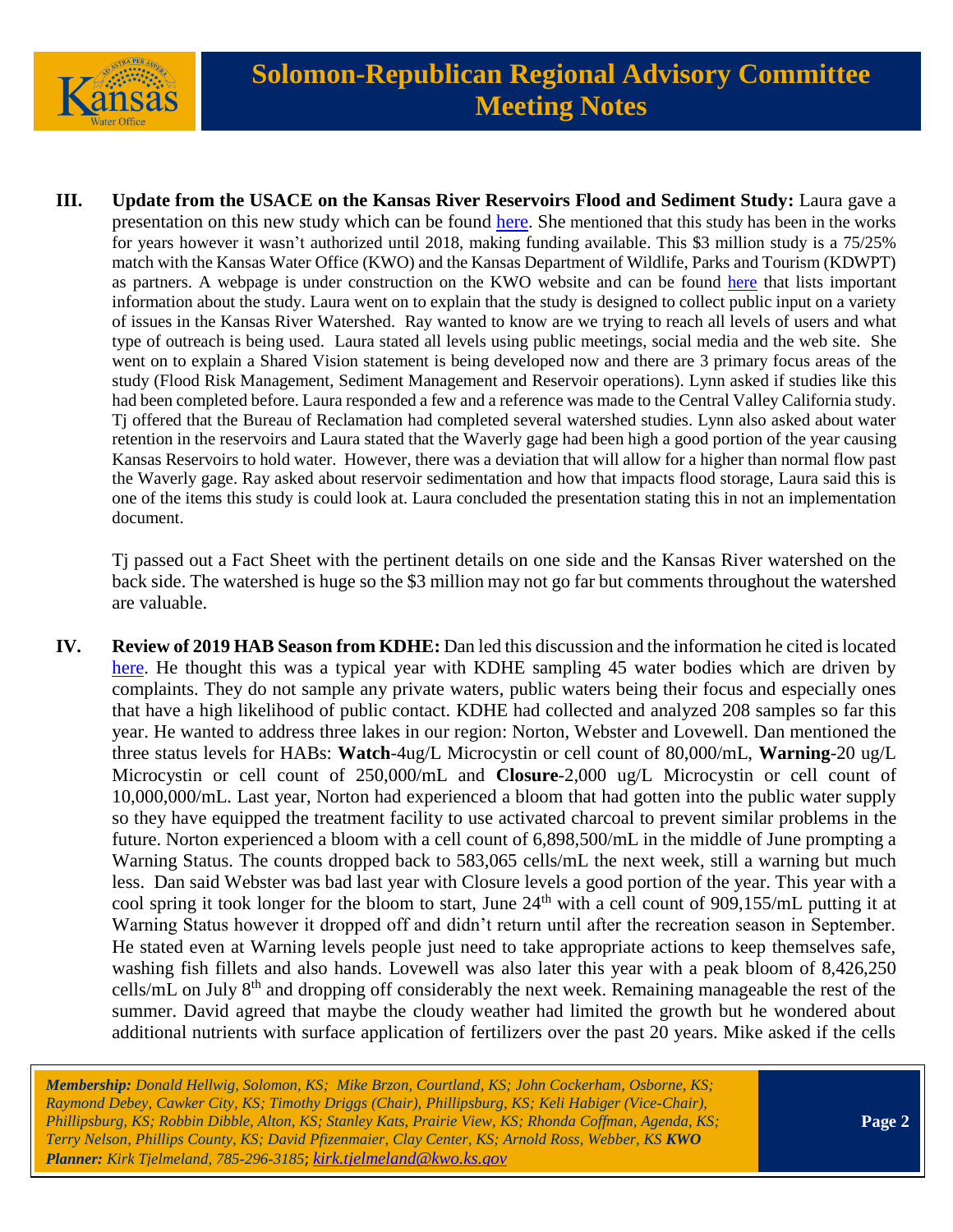

# **Solomon-Republican Regional Advisory Committee Meeting Notes**

are there year-round and Dan answered that they are and are found in most water bodies. Don brought up about the legacy phosphorus and how that could be impacting blooms even if we limit inputs. David asked about the waterfowl additions to the system and it was thought they have an effect. Dan talked a little about the treatment of the Gathering Pond by the Milford Hatchery with a peroxide-based algaecide, expecting a report on this. Other KDHE work includes water level management and sonic blasters of differing sizes. Dan also mentioned the jar test-take a sample in a Mason jar and put it in the refrigerator overnight if there is a green scum on the surface you have a HAB but you can't determine the severity with this.

- **V. Review of RAC Goals #1 and #2:** Tj led this portion with the discussion of reviewing the Goals and making necessary changes. There was considerable discussion about Goal #1 and it was modified slightly to read: *Continue to develop a clearinghouse of technical tools, agreements and personnel for use alternative for Solomon-Republican region waters. An example could be the marketing contract for Keith Sebelius Reservoir/Almena Irrigation District that reached an agreement to cease irrigation below an established elevation*. A couple of the steps in the Action Plan were also modified to read:
	- ❖ Continue to support the Norton County Community Foundation in their efforts to maintain the Keith Sebelius Reservoir Minimum Pool Agreement with the Almena Irrigation District.
	- ❖ Support the use of Lake Level Management Plans to benefit all lake user groups.

### There was also a good deal of discussion on Goal #2 and it was adjusted slightly to read: *Reduce inbound sediment loads through conservation measures, with a focus on the White Rock Creek watershed, moving into Lovewell Reservoir by 25% every 10 years*. Also, one item was added to the Action Plan.

❖ Use information from the Kansas River Reservoirs Flood and Sediment Study to assist in the evaluation.

Ray added that dams are soil collectors and that the movement of sediment is a natural process that has been going on for a long time. We need to be looking up in the watersheds and using ponds to help trap some of the sediment and nutrients before it gets to the reservoirs. David thought we need to work with local County Commissioners with some structural practices to help solve the erosion of county roads.

**VI. Update on the Milford RCPP:** Tj started this discussion with by mentioning the Kansas Reservoir Protection Initiative (KRPI) showing a map of the current focus areas noting that it was relatively close to the Region and that more money may be put into this program next year. He mentioned the success of the 2nd year of the KRPI, 244 applications with the bulk of these in Marshall Co. totaling \$788,165.51. He moved to the Milford RCPP and pace of government, process started in April of 2017 and we are to the point of getting practices on the ground. There is a total of 19 contracts totaling \$1.1 million which is nearly half of the \$2.2 million that was set aside for NRCS Financial Assistance for the 5-year project. The bulk of the contracts are in Republic, Jewell and Washington Counties, with the majority of this funding set to be used for cover crops. There will be partner incentive payments made on some of the practices from the 30+ program partners. The RCPP appears very success in it's first year on contracting and the only adjustment will be continual signup instead of signup dates.

*Membership: Donald Hellwig, Solomon, KS; Mike Brzon, Courtland, KS; John Cockerham, Osborne, KS; Raymond Debey, Cawker City, KS; Timothy Driggs (Chair), Phillipsburg, KS; Keli Habiger (Vice-Chair), Phillipsburg, KS; Robbin Dibble, Alton, KS; Stanley Kats, Prairie View, KS; Rhonda Coffman, Agenda, KS; Terry Nelson, Phillips County, KS; David Pfizenmaier, Clay Center, KS; Arnold Ross, Webber, KS KWO Planner: Kirk Tjelmeland, 785-296-3185*; *[kirk.tjelmeland@kwo.ks.gov](mailto:kirk.tjelmeland@kwo.ks.gov)*